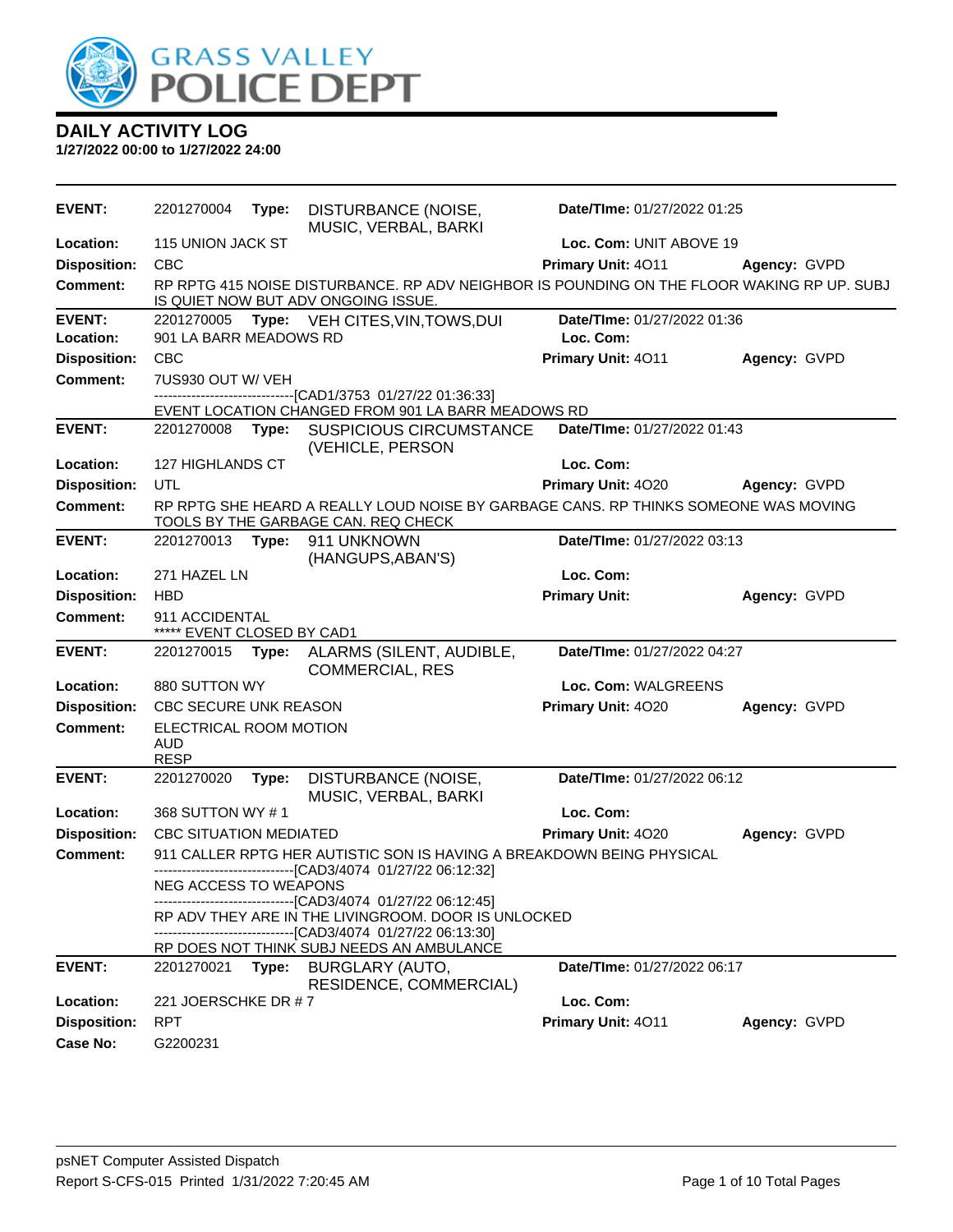

| Comment:                               | RP REPORTS THEFT OF TOOLS FROM TRUCK TOOL BOX.                                                                                                        |                                                 |              |
|----------------------------------------|-------------------------------------------------------------------------------------------------------------------------------------------------------|-------------------------------------------------|--------------|
|                                        | --------------------------------[CAD1/3753 01/27/22 06:18:36]<br>RP ADVISES HER BOYFRIEND TOOK THE TRUCK TO WORK.                                     |                                                 |              |
|                                        | --------------------------------[CAD1/3753 01/27/22 06:18:52]                                                                                         |                                                 |              |
|                                        | RP REQ 10-21.<br>-------------------------------[CAD1/3753 01/27/22 06:36:21]                                                                         |                                                 |              |
|                                        | ISSUED CASE# G2200231 FOR AGENCY GVPD by UNIT 4O11                                                                                                    |                                                 |              |
| <b>EVENT:</b>                          | Type:<br>DISTURBANCE (NOISE,<br>2201270025<br>MUSIC, VERBAL, BARKI                                                                                    | Date/TIme: 01/27/2022 07:14                     |              |
| Location:                              | 1262 SUTTON WY                                                                                                                                        | Loc. Com: HOSPITALITY HOUSE 530 271 7144        |              |
| <b>Disposition:</b>                    | <b>CBC MEDIATED 98T</b>                                                                                                                               | <b>Primary Unit: 4018</b>                       | Agency: GVPD |
| <b>Comment:</b>                        | EMPLOYEE RPT'G MALE ON THE FRONT PORCH YELLING AND REFUSING TO LEAVE<br>SHORTER WMA WEARING A GRN FLANNEL                                             |                                                 |              |
| <b>EVENT:</b><br>Location:             | 2201270027 Type: DOMESTIC VIOLENCE<br>510 MINNIE ST                                                                                                   | <b>Date/TIme: 01/27/2022 07:27</b><br>Loc. Com: |              |
| <b>Disposition:</b>                    | RPT RPT TAKEN                                                                                                                                         | <b>Primary Unit: 401</b>                        | Agency: GVPD |
| Case No:                               | G2200232                                                                                                                                              |                                                 |              |
| <b>Comment:</b>                        | RPS BOYFRIEND JUST CAME HOME AND BEAT RP UP THEN LEFT. NEG MEDICAL. NEG WEAPONS. NO<br>DRUGS OR ALC                                                   |                                                 |              |
|                                        | SU LEFT IN A TOYT PICKUP WHI.                                                                                                                         |                                                 |              |
|                                        | -------------------------------[CAD3/4011 01/27/22 07:27:57]<br>WHILE LL, SU IS PULLING BACK UP TO THE RES                                            |                                                 |              |
|                                        | -------------------------------[CAD3/4011 01/27/22 07:28:47]<br>SU STILL SITTING OUTSIDE IN THE VEH.                                                  |                                                 |              |
|                                        | --------------------------------[CAD3/4011 01/27/22 07:47:17]<br>ISSUED CASE# G2200232 FOR AGENCY GVPD by UNIT 4O1                                    |                                                 |              |
| <b>EVENT:</b>                          | 2201270028 Type: VANDALISM                                                                                                                            | Date/TIme: 01/27/2022 07:33                     |              |
| Location:                              | MORGAN RANCH DR/NORTHRIDGE DR                                                                                                                         | Loc. Com:                                       |              |
| <b>Disposition:</b>                    | <b>RPT RPT TAKEN</b>                                                                                                                                  | Primary Unit: 4018                              | Agency: GVPD |
| Case No:                               | G2200235                                                                                                                                              |                                                 |              |
|                                        |                                                                                                                                                       |                                                 |              |
| Comment:                               | RP RPTG SEVERAL MAILBOXES BROKEN INTO, STARTING FROM THE BOTTOM OF THE STREET UP TO<br>NORTHRIDGE DR, POSS EVEN FARTHER                               |                                                 |              |
|                                        | ----------------------[MERGED CAD3/4011_01/27/2022 07:37:06]<br>MERGED 2201270029 TYPE: VAN                                                           |                                                 |              |
|                                        | LOCATION: 737 MORGAN RANCH DR                                                                                                                         |                                                 |              |
|                                        | RP: NAME: GREG HALL PHONE: 6157767 (530)<br>COMMENTS: RP RPTG SOMEONE HAS FORCED OPEN THE OUTGOING MAIL SLOTS ON MULTIPLE CLUSTER<br><b>MAILBOXES</b> |                                                 |              |
|                                        | -------------------------------[CAD1/4056 01/27/22 07:45:25]                                                                                          |                                                 |              |
|                                        | 911 RPT'G SAME, ADV LE WAS AWARE AND ON SCENE.<br>-------------------------------[CAD3/4011 01/27/22 08:15:34]                                        |                                                 |              |
|                                        | ISSUED CASE# G2200235 FOR AGENCY GVPD by UNIT 4O18                                                                                                    |                                                 |              |
| <b>EVENT:</b>                          | PROPERTY LOST OR FOUND<br>2201270030<br>Type:                                                                                                         | Date/TIme: 01/27/2022 07:40                     |              |
| Location:                              | 340 NO CHURCH ST<br>RPT RPT TAKEN                                                                                                                     | Loc. Com:                                       |              |
| <b>Disposition:</b><br><b>Case No:</b> | G2200233                                                                                                                                              | Primary Unit: 4017                              | Agency: GVPD |
| Comment:                               | RP RPT'G HE FOUND A SPRAY PAINTED MOUNTAIN BIKE DUMPED IN HIS FRONT YARD, APPEARS STOLEN<br>------------------------[CAD3/4011_01/27/22_07:50:56]     |                                                 |              |
|                                        | ISSUED CASE# G2200233 FOR AGENCY GVPD by UNIT 4O17                                                                                                    |                                                 |              |
| <b>EVENT:</b>                          | 2201270031<br>THEFT (GRAND, PETTY, FROM<br>Type:<br><b>MERCHANT)</b>                                                                                  | Date/TIme: 01/27/2022 07:56                     |              |
| Location:<br><b>Disposition:</b>       | 2054 NEVADA CITY HIGHWAY<br><b>RPT RPT TAKEN</b>                                                                                                      | Loc. Com: SAVE MART<br>Primary Unit: 4S5        | Agency: GVPD |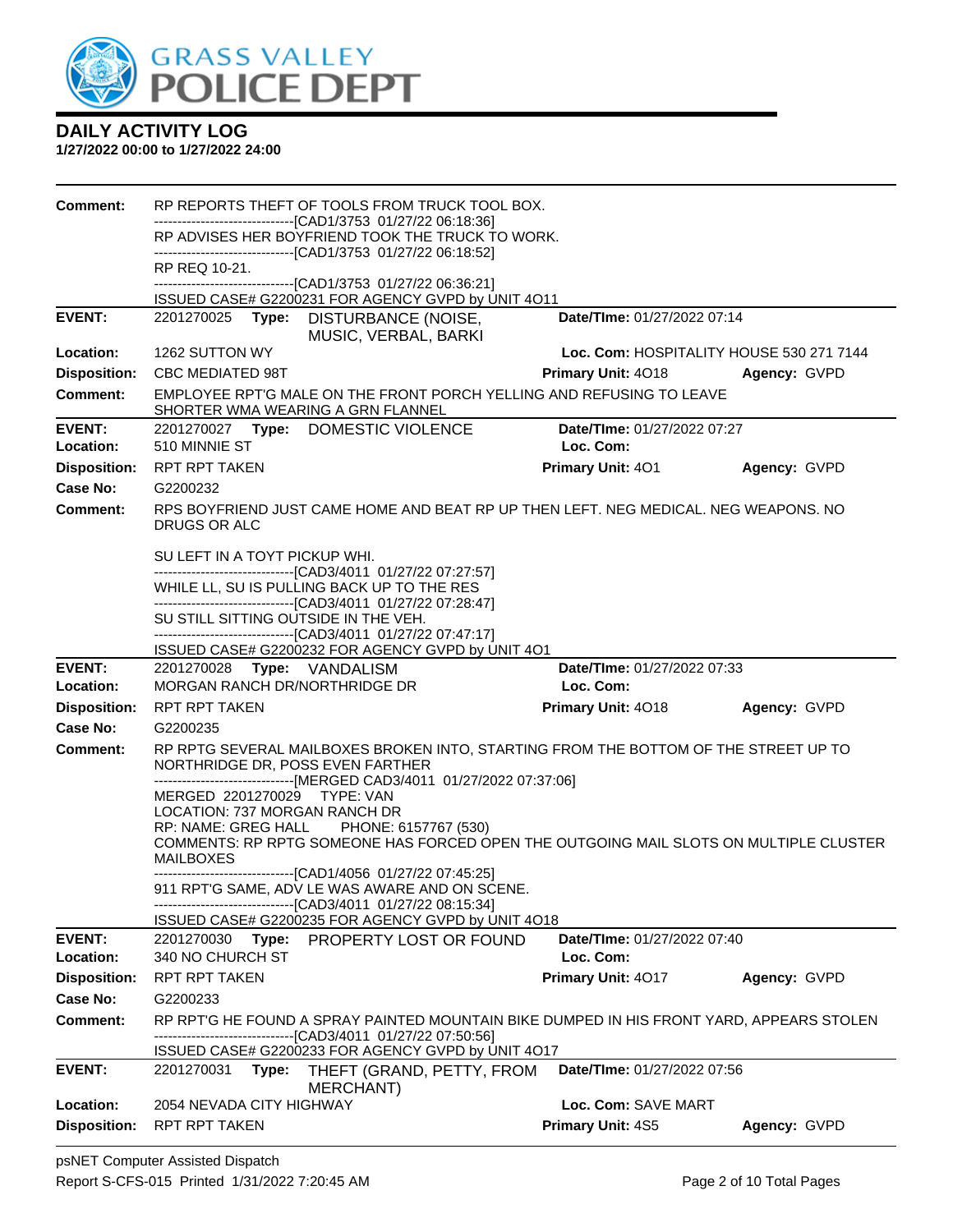

**1/27/2022 00:00 to 1/27/2022 24:00**

| Case No:                               | G2200234                                                                                                                                                  |                             |              |  |  |
|----------------------------------------|-----------------------------------------------------------------------------------------------------------------------------------------------------------|-----------------------------|--------------|--|--|
| <b>Comment:</b>                        | RP RPTG HER EMPLOYEE HAD A TOOL STOLEN FROM THE BED OF THEIR TRUCK 2 DAYS AGO, REQG 1021<br>--------------------------------[CAD3/4011 01/27/22 08:02:19] |                             |              |  |  |
|                                        | ISSUED CASE# G2200234 FOR AGENCY GVPD by UNIT 4S5                                                                                                         |                             |              |  |  |
| <b>EVENT:</b>                          | 2201270034 Type: 911 UNKNOWN                                                                                                                              | Date/TIme: 01/27/2022 08:00 |              |  |  |
| Location:                              | (HANGUPS, ABAN'S)<br>LAT: 39.22773600 LONG: -121.035111                                                                                                   | Loc. Com:                   |              |  |  |
| <b>Disposition:</b>                    | <b>HBD</b>                                                                                                                                                | <b>Primary Unit:</b>        | Agency: GVPD |  |  |
| <b>Comment:</b>                        | 911 ABANDON                                                                                                                                               |                             |              |  |  |
|                                        | -------------------------------[CAD1/4056 01/27/22 08:04:07]                                                                                              |                             |              |  |  |
|                                        | MSG LEFT<br>***** EVENT CLOSED BY CAD3                                                                                                                    |                             |              |  |  |
| <b>EVENT:</b>                          | 2201270046 Type: SUBJECT STOP                                                                                                                             | Date/TIme: 01/27/2022 08:57 |              |  |  |
| Location:                              | <b>GATES PL</b>                                                                                                                                           | Loc. Com:                   |              |  |  |
| <b>Disposition:</b>                    | CBC 98T                                                                                                                                                   | Primary Unit: 4017          | Agency: GVPD |  |  |
| <b>Comment:</b>                        | OW ONE                                                                                                                                                    |                             |              |  |  |
| <b>EVENT:</b>                          | 2201270051 Type: EXTRA PATROL                                                                                                                             | Date/TIme: 01/27/2022 09:10 |              |  |  |
| Location:                              | 115 W EMPIRE ST                                                                                                                                           | Loc. Com: MURPHY, DAN DDS   |              |  |  |
| <b>Disposition:</b>                    | CBC 98T                                                                                                                                                   | Primary Unit: 4017          | Agency: GVPD |  |  |
| <b>Comment:</b>                        | -------------------------------[CAD3/4011 01/27/22 09:12:32]                                                                                              |                             |              |  |  |
| <b>EVENT:</b>                          | EVENT LOCATION CHANGED FROM 115 W EMPIRE<br>2201270056 Type: SUBJECT STOP                                                                                 | Date/TIme: 01/27/2022 09:19 |              |  |  |
| Location:                              | 463 SUTTON WY                                                                                                                                             | Loc. Com:                   |              |  |  |
| <b>Disposition:</b>                    | CBC MED TRANSPORTING                                                                                                                                      | <b>Primary Unit: 401</b>    | Agency: GVPD |  |  |
| <b>Comment:</b>                        | OW ONE                                                                                                                                                    |                             |              |  |  |
|                                        | --------------------------------[CAD1/4056 01/27/22 09:19:44]<br>EVENT LOCATION CHANGED FROM 463 SUTTON                                                   |                             |              |  |  |
|                                        | --------------------------------[CAD1/4056 01/27/22 09:20:13]                                                                                             |                             |              |  |  |
|                                        | 10-39 CALFIRE FOR MED CHKOUT                                                                                                                              |                             |              |  |  |
| <b>EVENT:</b>                          | 2201270057 Type: WELFARE CHECK                                                                                                                            | Date/TIme: 01/27/2022 09:27 |              |  |  |
| Location:                              | 123 LIDSTER AV                                                                                                                                            | Loc. Com:                   |              |  |  |
| <b>Disposition:</b>                    | CBC C4, HE WILL CALL RP                                                                                                                                   | <b>Primary Unit: 401</b>    | Agency: GVPD |  |  |
| <b>Comment:</b>                        | RP REQG WELFARE CHECK ON HIS FATHER WHO HAS BEEN ILL FOR THE LAST FEW DAYS. RP HAS NOT<br>BEEN ABLE TO GET AHOLD OF HIM TODAY.                            |                             |              |  |  |
|                                        |                                                                                                                                                           |                             |              |  |  |
|                                        | NEG DRUGS OR ALC, NEG WEAPONS<br>-------------------------------[CAD3/4011 01/27/22 09:27:53]                                                             |                             |              |  |  |
|                                        | REQG 10-21 W/DISPO                                                                                                                                        |                             |              |  |  |
| <b>EVENT:</b>                          | 2201270060 Type: 911 UNKNOWN                                                                                                                              | Date/TIme: 01/27/2022 09:34 |              |  |  |
|                                        | (HANGUPS, ABAN'S)                                                                                                                                         |                             |              |  |  |
| Location:                              | 280 SIERRA COLLEGE DR # 120                                                                                                                               | Loc. Com: DIGNITY HEALTH    |              |  |  |
| <b>Disposition:</b><br><b>Comment:</b> | CBC <sub>C4</sub>                                                                                                                                         | Primary Unit: 4018          | Agency: GVPD |  |  |
|                                        | 911 ABANDON<br>--------------------------------[CAD1/4056 01/27/22 09:35:38]                                                                              |                             |              |  |  |
|                                        | NEG ANNSWER ON CALLBACK                                                                                                                                   |                             |              |  |  |
| <b>EVENT:</b>                          | 2201270062 Type: VEH CITES, VIN, TOWS, DUI                                                                                                                | Date/TIme: 01/27/2022 09:41 |              |  |  |
| Location:                              | <b>TINLOY ST/BANK ST</b>                                                                                                                                  | Loc. Com:                   |              |  |  |
| <b>Disposition:</b>                    | CBC                                                                                                                                                       | Primary Unit: 4017          | Agency: GVPD |  |  |
| <b>Comment:</b>                        | OW DISABLED MOTORHOME BLOCKING ONE LANE<br>--------------------------------[CAD3/4011 01/27/22 09:47:36]                                                  |                             |              |  |  |
|                                        | EVENT LOCATION CHANGED FROM TINLOY/ BANK                                                                                                                  |                             |              |  |  |
| <b>EVENT:</b>                          | 2201270063<br>Type: ABANDONED VEHICLES                                                                                                                    | Date/TIme: 01/27/2022 09:41 |              |  |  |

psNET Computer Assisted Dispatch Report S-CFS-015 Printed 1/31/2022 7:20:45 AM Page 3 of 10 Total Pages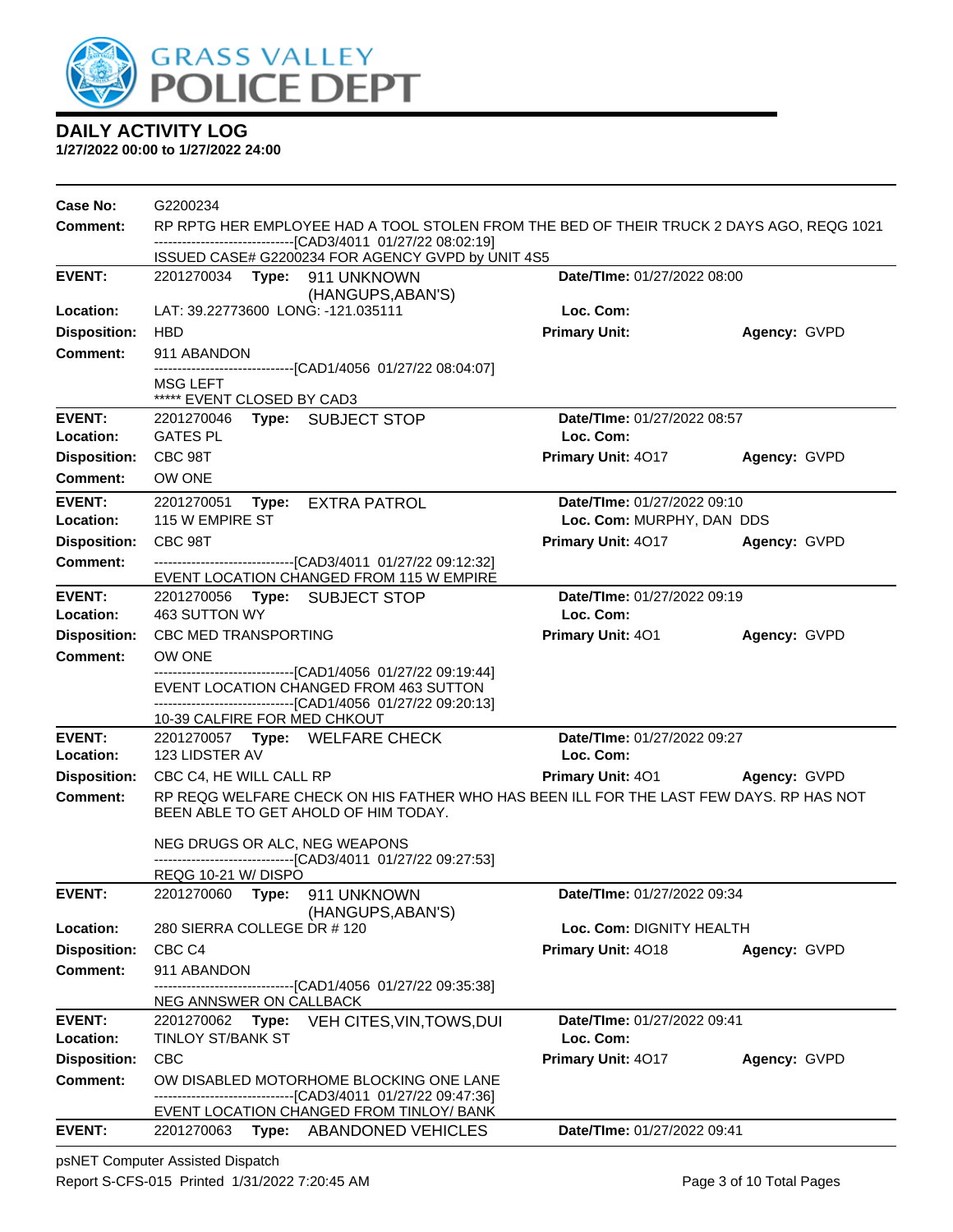

| Location:                  | 133 SAINT JOHNS DR                                                                                                                                     |                                                                                                                                                                                                        | Loc. Com:                                           |              |  |  |  |
|----------------------------|--------------------------------------------------------------------------------------------------------------------------------------------------------|--------------------------------------------------------------------------------------------------------------------------------------------------------------------------------------------------------|-----------------------------------------------------|--------------|--|--|--|
| <b>Disposition:</b>        | RPT VEH TOWED                                                                                                                                          |                                                                                                                                                                                                        | Primary Unit: 401                                   | Agency: GVPD |  |  |  |
| Case No:                   | G2200236                                                                                                                                               |                                                                                                                                                                                                        |                                                     |              |  |  |  |
| Comment:                   |                                                                                                                                                        | RP RPTG THE VEH THAT WAS PREVIOUSLY TAGGED BY 405 IS STILL THERE. STATING THAT 405 ADVISED<br>RP TO CALL TODAY IF IT WAS STILL THERE.<br>--------------------------------[CAD3/4011_01/27/22 09:41:51] |                                                     |              |  |  |  |
|                            | BLK HONDA PILOT LP: 7FKS454                                                                                                                            |                                                                                                                                                                                                        |                                                     |              |  |  |  |
|                            | KILROYS UNAVAIL                                                                                                                                        | -------------------------------[CAD3/4011 01/27/22 11:06:48]<br>-------------------------------[CAD3/4011 01/27/22 11:09:44]                                                                           |                                                     |              |  |  |  |
|                            | TOW ASSIGNED-CELESTIAL VALLEY TOWING, 875 IDAHO MARYLAND DR, GRASS VALLEY, 5302723353,<br>-------------------------------[CAD3/4011 01/27/22 11:09:51] |                                                                                                                                                                                                        |                                                     |              |  |  |  |
|                            | CELESTIAL VALLEY IN ROUTE                                                                                                                              | -------------------------------[CAD3/4011                  01/27/22                11:25:06]                                                                                                           |                                                     |              |  |  |  |
|                            |                                                                                                                                                        | ISSUED CASE# G2200236 FOR AGENCY GVPD by UNIT 4O1<br>-------------------------------[CAD3/4011_01/27/22 11:32:35]                                                                                      |                                                     |              |  |  |  |
|                            | VEH ENTERED FCN/3702202702237                                                                                                                          |                                                                                                                                                                                                        |                                                     |              |  |  |  |
| <b>EVENT:</b><br>Location: | LITTON DR/SIERRA COLLEGE DR                                                                                                                            | 2201270066 Type: ABANDONED VEHICLES                                                                                                                                                                    | Date/TIme: 01/27/2022 09:50<br>Loc. Com:            |              |  |  |  |
| <b>Disposition:</b>        | CBC TAGGED FOR 72HR REMOVAL                                                                                                                            |                                                                                                                                                                                                        | <b>Primary Unit: 4018</b>                           | Agency: GVPD |  |  |  |
| <b>Comment:</b>            |                                                                                                                                                        | RP RPTG ABAN WINNEBAGO, WHI W/ PURPLE STRIPE, HAS BEEN THERE FOR A FEW WEEKS                                                                                                                           |                                                     |              |  |  |  |
|                            |                                                                                                                                                        |                                                                                                                                                                                                        |                                                     |              |  |  |  |
|                            | PA LP# HH48703                                                                                                                                         |                                                                                                                                                                                                        |                                                     |              |  |  |  |
| <b>EVENT:</b>              | 2201270074 Type: FOOT PATROL                                                                                                                           |                                                                                                                                                                                                        | Date/TIme: 01/27/2022 10:27                         |              |  |  |  |
| Location:                  | 746 TAYLORVILLE RD                                                                                                                                     |                                                                                                                                                                                                        | Loc. Com: IHOP                                      |              |  |  |  |
| <b>Disposition:</b>        | <b>CBC</b>                                                                                                                                             |                                                                                                                                                                                                        | Primary Unit: 4017                                  | Agency: GVPD |  |  |  |
| Comment:                   | <b>WOODED AREA</b>                                                                                                                                     |                                                                                                                                                                                                        |                                                     |              |  |  |  |
|                            |                                                                                                                                                        | ----------------------------------[CAD3/4011 01/27/22 10:28:11]                                                                                                                                        |                                                     |              |  |  |  |
| <b>EVENT:</b>              | EVENT LOCATION CHANGED FROM IHOP<br>2201270088                                                                                                         |                                                                                                                                                                                                        | Date/TIme: 01/27/2022 11:39                         |              |  |  |  |
|                            |                                                                                                                                                        | Type: DISTURBANCE (NOISE,<br>MUSIC, VERBAL, BARKI                                                                                                                                                      |                                                     |              |  |  |  |
| Location:                  | 155 GLASSON WY # 20                                                                                                                                    |                                                                                                                                                                                                        | Loc. Com: SIERRA NEVADA MEMORIAL<br><b>HOSPITAL</b> |              |  |  |  |
| <b>Disposition:</b>        | <b>CBC</b>                                                                                                                                             |                                                                                                                                                                                                        | Primary Unit: 4018                                  | Agency: GVPD |  |  |  |
| <b>Comment:</b>            |                                                                                                                                                        | NURSE RPTG 14YOA PSYCH HOLD THROWING THINGS AND BECOMING VIOLENT TWRDS STAFF. ER BED 20                                                                                                                |                                                     |              |  |  |  |
| <b>EVENT:</b>              | 2201270090<br>Type:                                                                                                                                    | BURGLARY (AUTO,<br>RESIDENCE, COMMERCIAL)                                                                                                                                                              | Date/TIme: 01/27/2022 11:48                         |              |  |  |  |
| Location:                  | 275 DORSEY DR                                                                                                                                          |                                                                                                                                                                                                        | Loc. Com: GRASS VALLEY TERRACE<br>APARTMENTS        |              |  |  |  |
| <b>Disposition:</b>        | <b>RPT RPT TAKEN</b>                                                                                                                                   |                                                                                                                                                                                                        | <b>Primary Unit: 401</b>                            | Agency: GVPD |  |  |  |
| <b>Case No:</b>            | G2200237                                                                                                                                               |                                                                                                                                                                                                        |                                                     |              |  |  |  |
| Comment:                   | HAD MOVED THEM, REQG 10-21                                                                                                                             | RP RPTG THEFT OF ITEMS FROM A LOCKED VEH. THERE ARE CAMERAS AT THE APT HOWEVER SOMEONE<br>-------------------------------[CAD3/4011_01/27/22 12:07:50]                                                 |                                                     |              |  |  |  |
|                            |                                                                                                                                                        | ISSUED CASE# G2200237 FOR AGENCY GVPD by UNIT 4O1                                                                                                                                                      |                                                     |              |  |  |  |
| <b>EVENT:</b>              | 2201270096 Type: 911 UNKNOWN                                                                                                                           | (HANGUPS, ABAN'S)                                                                                                                                                                                      | Date/TIme: 01/27/2022 12:06                         |              |  |  |  |
| Location:                  | LAT: 39.21920100 LONG: -121.052352                                                                                                                     |                                                                                                                                                                                                        | Loc. Com:                                           |              |  |  |  |
| <b>Disposition:</b>        | <b>HBD</b>                                                                                                                                             |                                                                                                                                                                                                        | <b>Primary Unit:</b>                                | Agency: GVPD |  |  |  |
| <b>Comment:</b>            | 911 ABANDON                                                                                                                                            |                                                                                                                                                                                                        |                                                     |              |  |  |  |
|                            | <b>MSG LEFT</b><br>***** EVENT CLOSED BY CAD3                                                                                                          | -------------------[CAD1/4056_01/27/22 12:30:08]                                                                                                                                                       |                                                     |              |  |  |  |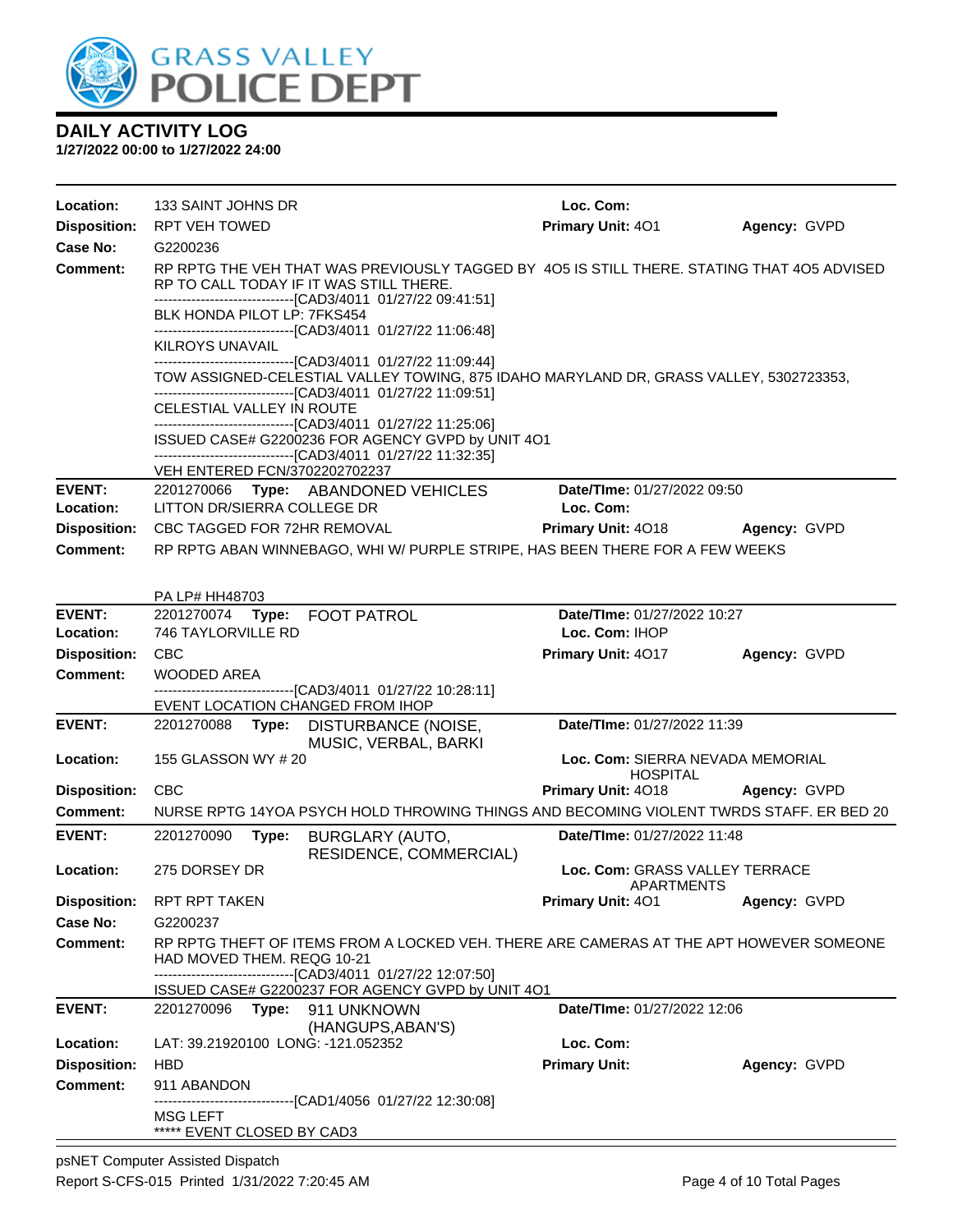

| <b>EVENT:</b>       | 2201270098                                                                                                                                                                                                              | Type: | <b>DISTURBANCE (NOISE,</b><br>MUSIC, VERBAL, BARKI                                                                            | Date/TIme: 01/27/2022 12:27                         |                                          |
|---------------------|-------------------------------------------------------------------------------------------------------------------------------------------------------------------------------------------------------------------------|-------|-------------------------------------------------------------------------------------------------------------------------------|-----------------------------------------------------|------------------------------------------|
| Location:           | 290 SIERRA COLLEGE DR<br>Loc. Com: BRIARPATCH                                                                                                                                                                           |       |                                                                                                                               |                                                     |                                          |
| <b>Disposition:</b> | CBC MEDIATED, ADMONISHED 602                                                                                                                                                                                            |       |                                                                                                                               | Primary Unit: 4018                                  | Agency: GVPD                             |
| Comment:            |                                                                                                                                                                                                                         |       | EMPLOYEE RPT'G A MALE SUBJ WEARING PURPLE/GRN SWEATSHIRT IN THE DELI AREA REFUSING TO<br>WEAR A MASK AND CAUSING A SCENE      |                                                     |                                          |
| <b>EVENT:</b>       | 2201270100                                                                                                                                                                                                              | Type: | 911 UNKNOWN<br>(HANGUPS, ABAN'S)                                                                                              | Date/TIme: 01/27/2022 12:33                         |                                          |
| Location:           |                                                                                                                                                                                                                         |       | LAT: 39.23408200 LONG: -121.039112                                                                                            | Loc. Com:                                           |                                          |
| <b>Disposition:</b> | <b>HBD</b>                                                                                                                                                                                                              |       |                                                                                                                               | <b>Primary Unit:</b>                                | Agency: GVPD                             |
| Comment:            | ***** EVENT CLOSED BY CAD3                                                                                                                                                                                              |       | 911 OPEN LINE, POSS POCKET DIAL/MSG LEFT                                                                                      |                                                     |                                          |
| <b>EVENT:</b>       | 2201270101                                                                                                                                                                                                              | Type: | <b>TRAFFIC ACCIDENT</b>                                                                                                       | Date/TIme: 01/27/2022 12:45                         |                                          |
| Location:           | 1711 EA MAIN ST                                                                                                                                                                                                         |       |                                                                                                                               | Loc. Com: HUMPTY DUMPTY KITCHEN 530 272<br>2251     |                                          |
| <b>Disposition:</b> | <b>RPT</b>                                                                                                                                                                                                              |       |                                                                                                                               | Primary Unit: 4018                                  | Agency: GVPD                             |
| Case No:            | G2200239                                                                                                                                                                                                                |       |                                                                                                                               |                                                     |                                          |
| Comment:            | 911 RPT'G 1182 IN THE DRIVE THRU LINE. SU DRIVING A WHI HONDA LP:7FLK401 REAR ENDED THE RP AND<br><b>TRIED TO LEAVE.</b><br>RP IS IN A DRK BLU HYUN SUV<br>-------------------------------[CAD3/4011 01/27/22 12:56:04] |       |                                                                                                                               |                                                     |                                          |
|                     |                                                                                                                                                                                                                         |       | ISSUED CASE# G2200239 FOR AGENCY GVPD by UNIT 4O18                                                                            |                                                     |                                          |
| <b>EVENT:</b>       |                                                                                                                                                                                                                         |       | 2201270102 Type: SUSPICIOUS CIRCUMSTANCE<br>(VEHICLE, PERSON                                                                  | Date/TIme: 01/27/2022 12:46                         |                                          |
| Location:           | 692 FREEMAN LN # A                                                                                                                                                                                                      |       |                                                                                                                               | Loc. Com: RALEYS                                    |                                          |
| <b>Disposition:</b> |                                                                                                                                                                                                                         |       | CBC ADVISED TO STAY OUT OF ROADWAY                                                                                            | Primary Unit: 4S5                                   | Agency: GVPD                             |
| <b>Comment:</b>     |                                                                                                                                                                                                                         |       | 911 MALE SUBJ GOING INTO ROADWAY, HITCH HIKING.                                                                               |                                                     |                                          |
|                     |                                                                                                                                                                                                                         |       |                                                                                                                               |                                                     |                                          |
| <b>EVENT:</b>       | 2201270114                                                                                                                                                                                                              | Type: | SHOULDER LENGTHED WHI/ GRY HAIR, WMA OR HMA, NFI<br>DOMESTIC VIOLENCE                                                         | Date/TIme: 01/27/2022 13:30                         |                                          |
| Location:           | 403 CHAPEL ST                                                                                                                                                                                                           |       |                                                                                                                               | Loc. Com:                                           |                                          |
| <b>Disposition:</b> | CBC                                                                                                                                                                                                                     |       |                                                                                                                               | Primary Unit: 4021                                  | Agency: GVPD                             |
| Comment:            |                                                                                                                                                                                                                         |       | RP REQG 10-21 REF DV ISSUES W/ TENANT.                                                                                        |                                                     |                                          |
|                     |                                                                                                                                                                                                                         |       | INFO, THE SU INVOLVED HAS ALSO BEEN THREATENING ANOTHER TENANT, AND RP BELIEVES THE SU<br>DOES HAVE ACCESS TO A FIREARM.      |                                                     |                                          |
| <b>EVENT:</b>       | 2201270118                                                                                                                                                                                                              | Type: | <b>CITIZEN ASSIST (CIVIL</b><br>STANDBY'S, LOCKOUT                                                                            | Date/TIme: 01/27/2022 13:36                         |                                          |
| Location:           | 129 S AUBURN ST                                                                                                                                                                                                         |       |                                                                                                                               |                                                     | Loc. Com: GRASS VALLEY POLICE DEPARTMENT |
| <b>Disposition:</b> | UTL                                                                                                                                                                                                                     |       |                                                                                                                               | <b>Primary Unit: 4021</b>                           | Agency: GVPD                             |
| <b>Comment:</b>     |                                                                                                                                                                                                                         |       | RP AT GVPD FOR FIX IT TICKET SIGN OFF.                                                                                        |                                                     |                                          |
| <b>EVENT:</b>       | 2201270119                                                                                                                                                                                                              | Type: | 911 UNKNOWN<br>(HANGUPS, ABAN'S)                                                                                              | Date/TIme: 01/27/2022 13:40                         |                                          |
| Location:           | 155 GLASSON WY                                                                                                                                                                                                          |       |                                                                                                                               | Loc. Com: SIERRA NEVADA MEMORIAL<br><b>HOSPITAL</b> |                                          |
| <b>Disposition:</b> | <b>HBD</b>                                                                                                                                                                                                              |       |                                                                                                                               | <b>Primary Unit:</b>                                | Agency: GVPD                             |
| Comment:            | 911 OPEN LINE.                                                                                                                                                                                                          |       |                                                                                                                               |                                                     |                                          |
|                     |                                                                                                                                                                                                                         |       | EVENT LOCATION CHANGED FROM LAT: 39.21920100 LONG: -121.052352 GRASS VALLEY                                                   |                                                     |                                          |
|                     | ***** EVENT CLOSED BY CAD3                                                                                                                                                                                              |       | -------------------------------[CAD3/4011 01/27/22 13:41:04]<br>ON CALL BACK, ALREADY AT THE HOSPITAL AND BEING TAKEN CARE OF |                                                     |                                          |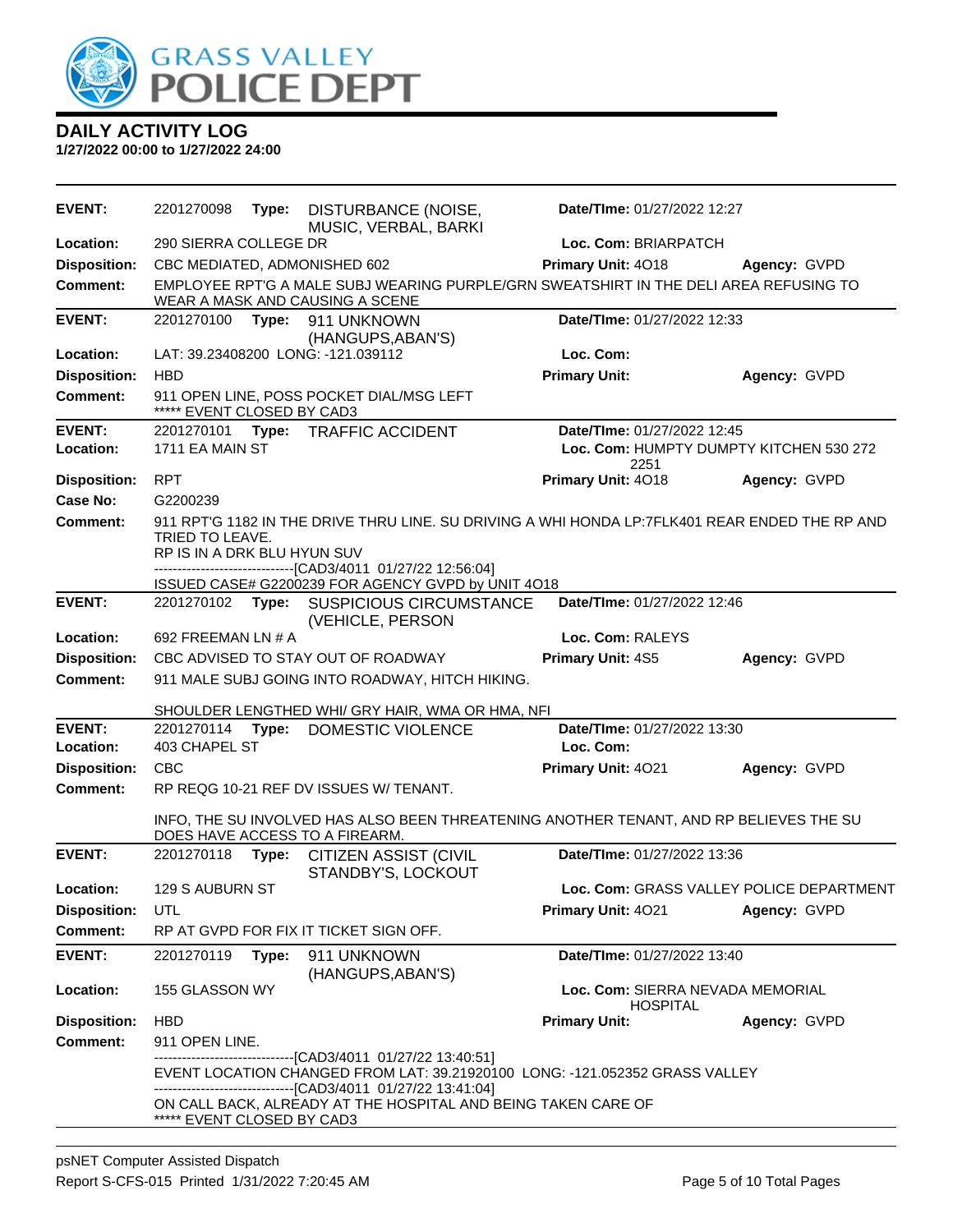

**1/27/2022 00:00 to 1/27/2022 24:00**

| <b>EVENT:</b>                   |                                                                                                                                                                                                                                                                                                                                                                                                                                                                                | 2201270123 Type: TRAFFIC ACCIDENT                                                                                                               | Date/TIme: 01/27/2022 13:56              |              |  |  |  |
|---------------------------------|--------------------------------------------------------------------------------------------------------------------------------------------------------------------------------------------------------------------------------------------------------------------------------------------------------------------------------------------------------------------------------------------------------------------------------------------------------------------------------|-------------------------------------------------------------------------------------------------------------------------------------------------|------------------------------------------|--------------|--|--|--|
| Location:                       | SO AUBURN ST/EA MCKNIGHT WY                                                                                                                                                                                                                                                                                                                                                                                                                                                    |                                                                                                                                                 | Loc. Com:                                |              |  |  |  |
| <b>Disposition:</b>             | UTL                                                                                                                                                                                                                                                                                                                                                                                                                                                                            |                                                                                                                                                 | <b>Primary Unit: 4S5</b>                 | Agency: GVPD |  |  |  |
| <b>Comment:</b>                 | IN AREA OF REPORTED TC                                                                                                                                                                                                                                                                                                                                                                                                                                                         |                                                                                                                                                 |                                          |              |  |  |  |
|                                 |                                                                                                                                                                                                                                                                                                                                                                                                                                                                                | -------------------------------[CAD1/4056 01/27/22 14:01:49]<br>EVENT LOCATION CHANGED FROM S AUBURN/MCKNIGHT                                   |                                          |              |  |  |  |
| <b>EVENT:</b>                   |                                                                                                                                                                                                                                                                                                                                                                                                                                                                                | 2201270125 Type: ABANDONED VEHICLES                                                                                                             | Date/TIme: 01/27/2022 14:02              |              |  |  |  |
| Location:                       | 345 BENNETT ST                                                                                                                                                                                                                                                                                                                                                                                                                                                                 | Loc. Com:                                                                                                                                       |                                          |              |  |  |  |
| <b>Disposition:</b>             | PEN MSG LEFT                                                                                                                                                                                                                                                                                                                                                                                                                                                                   |                                                                                                                                                 | <b>Primary Unit: 401</b>                 | Agency: GVPD |  |  |  |
| <b>Comment:</b>                 |                                                                                                                                                                                                                                                                                                                                                                                                                                                                                | RP RPTG ABAN BLK HONDA SEDAN, HAS BEEN THERE FOR AT LEAST 6 MONTHS.                                                                             |                                          |              |  |  |  |
|                                 | <b>LP# 4CRR472</b>                                                                                                                                                                                                                                                                                                                                                                                                                                                             |                                                                                                                                                 |                                          |              |  |  |  |
| <b>EVENT:</b>                   | 2201270126 Type: TRESPASS                                                                                                                                                                                                                                                                                                                                                                                                                                                      |                                                                                                                                                 | Date/TIme: 01/27/2022 14:03              |              |  |  |  |
| Location:                       | 616 SUTTON WY                                                                                                                                                                                                                                                                                                                                                                                                                                                                  |                                                                                                                                                 | Loc. Com: GRASS VALLEY GROCERY OUTLET    |              |  |  |  |
| <b>Disposition:</b>             | CBC ADV MUNI CODE                                                                                                                                                                                                                                                                                                                                                                                                                                                              |                                                                                                                                                 | <b>Primary Unit: 4018</b>                | Agency: GVPD |  |  |  |
| <b>Comment:</b>                 |                                                                                                                                                                                                                                                                                                                                                                                                                                                                                | RP REQG 10-21 REF A HABITUAL TRESPASSER.<br>--------------------------------[CAD3/4011 01/27/22 14:18:13]                                       |                                          |              |  |  |  |
|                                 |                                                                                                                                                                                                                                                                                                                                                                                                                                                                                | PER 4021, PANHANDLING/TRESPASSING ISSUE. 10-21 4021 FOR MORE INFO                                                                               |                                          |              |  |  |  |
| <b>EVENT:</b>                   |                                                                                                                                                                                                                                                                                                                                                                                                                                                                                | 2201270129 Type: SUSPICIOUS CIRCUMSTANCE<br>(VEHICLE, PERSON                                                                                    | Date/TIme: 01/27/2022 14:12              |              |  |  |  |
| Location:                       | 598 SUTTON WY                                                                                                                                                                                                                                                                                                                                                                                                                                                                  |                                                                                                                                                 | Loc. Com: BEN FRANKLIN CRAFTS            |              |  |  |  |
| <b>Disposition:</b>             | <b>CBC</b>                                                                                                                                                                                                                                                                                                                                                                                                                                                                     |                                                                                                                                                 | <b>Primary Unit: 4021</b>                | Agency: GVPD |  |  |  |
| <b>Comment:</b>                 | RP AT GVPD TO RPT SUSP SUBJ WHO WAS IN THE PARKING LOT. THE SU KEPT TALKING TO ELDERLY<br>FEMALES IN THE AREA.                                                                                                                                                                                                                                                                                                                                                                 |                                                                                                                                                 |                                          |              |  |  |  |
|                                 | APPROX 35YO SCRUFFY LOOKING MALE, SMELLS.<br>-------------------------------[CAD3/4011 01/27/22 14:12:49]<br>RP WAS WORRIED BECAUSE THE ELDERLY FEMALES ARE VULNERABLE AND THE SU KEPT<br>COMPLIMENTING THESE WOMEN.<br>--------------------------------[CAD3/4011 01/27/22 14:13:19]<br>RP HAS A PICTURE OF THE SU AND HIS VEH. REQG CTC AT GVPD<br>------------------------------[4O21/MDT 01/27/22 14:32]<br>NEGATIVE CRIME AND RP WAS UNABLE TO ARTICULATE WHY SUSPICIOUS. |                                                                                                                                                 |                                          |              |  |  |  |
| <b>EVENT:</b>                   |                                                                                                                                                                                                                                                                                                                                                                                                                                                                                | 2201270130 Type: THEFT (GRAND, PETTY, FROM                                                                                                      | Date/TIme: 01/27/2022 14:14              |              |  |  |  |
|                                 |                                                                                                                                                                                                                                                                                                                                                                                                                                                                                | <b>MERCHANT)</b>                                                                                                                                |                                          |              |  |  |  |
| Location:                       | 1262 SUTTON WY                                                                                                                                                                                                                                                                                                                                                                                                                                                                 |                                                                                                                                                 | Loc. Com: HOSPITALITY HOUSE 530 271 7144 |              |  |  |  |
| <b>Disposition:</b><br>Case No: | RPT<br>G2200241                                                                                                                                                                                                                                                                                                                                                                                                                                                                |                                                                                                                                                 | <b>Primary Unit: 4S5</b>                 | Agency: GVPD |  |  |  |
| Comment:                        |                                                                                                                                                                                                                                                                                                                                                                                                                                                                                | RP REQ 10-21 FROM 4O17 REF A DUFFEL BAG                                                                                                         |                                          |              |  |  |  |
|                                 |                                                                                                                                                                                                                                                                                                                                                                                                                                                                                | ----------------------------------[CAD1/4056 01/27/22 14:38:51]                                                                                 |                                          |              |  |  |  |
|                                 |                                                                                                                                                                                                                                                                                                                                                                                                                                                                                | ISSUED CASE# G2200241 FOR AGENCY GVPD by UNIT 4S5                                                                                               |                                          |              |  |  |  |
| <b>EVENT:</b>                   |                                                                                                                                                                                                                                                                                                                                                                                                                                                                                | 2201270131 Type: SUSPICIOUS CIRCUMSTANCE<br>(VEHICLE, PERSON                                                                                    | Date/TIme: 01/27/2022 14:21              |              |  |  |  |
| Location:                       | 109 OLYMPIA PARK RD                                                                                                                                                                                                                                                                                                                                                                                                                                                            |                                                                                                                                                 | Loc. Com: TACO BELL 530 477 8163         |              |  |  |  |
| <b>Disposition:</b>             | UTL                                                                                                                                                                                                                                                                                                                                                                                                                                                                            |                                                                                                                                                 | Primary Unit: 401                        | Agency: GVPD |  |  |  |
| Comment:                        |                                                                                                                                                                                                                                                                                                                                                                                                                                                                                | RP RPTG SUBJ THAT HAS BEEN FOLLOWING RP, STATED THAT RP CUT HIM OFF. RP LOST THE SU<br>HOWEVER BELIEVES THE SU IS STILL TRYING TO FIND RPS VEH. |                                          |              |  |  |  |
|                                 | SU IS IN AN OLD BLK MERZ SEDAN                                                                                                                                                                                                                                                                                                                                                                                                                                                 | --------------------------------[CAD3/4011 01/27/22 14:21:39]<br>RP IS PARKED IN A GRY KIA SUV PARKED ON OLYMPIA PARK RD                        |                                          |              |  |  |  |
| <b>EVENT:</b>                   | 2201270134 Type:                                                                                                                                                                                                                                                                                                                                                                                                                                                               | <b>FRAUD</b>                                                                                                                                    | Date/TIme: 01/27/2022 14:28              |              |  |  |  |
| Location:                       | 439 SO AUBURN ST                                                                                                                                                                                                                                                                                                                                                                                                                                                               |                                                                                                                                                 | Loc. Com:                                |              |  |  |  |

psNET Computer Assisted Dispatch Report S-CFS-015 Printed 1/31/2022 7:20:45 AM Page 6 of 10 Total Pages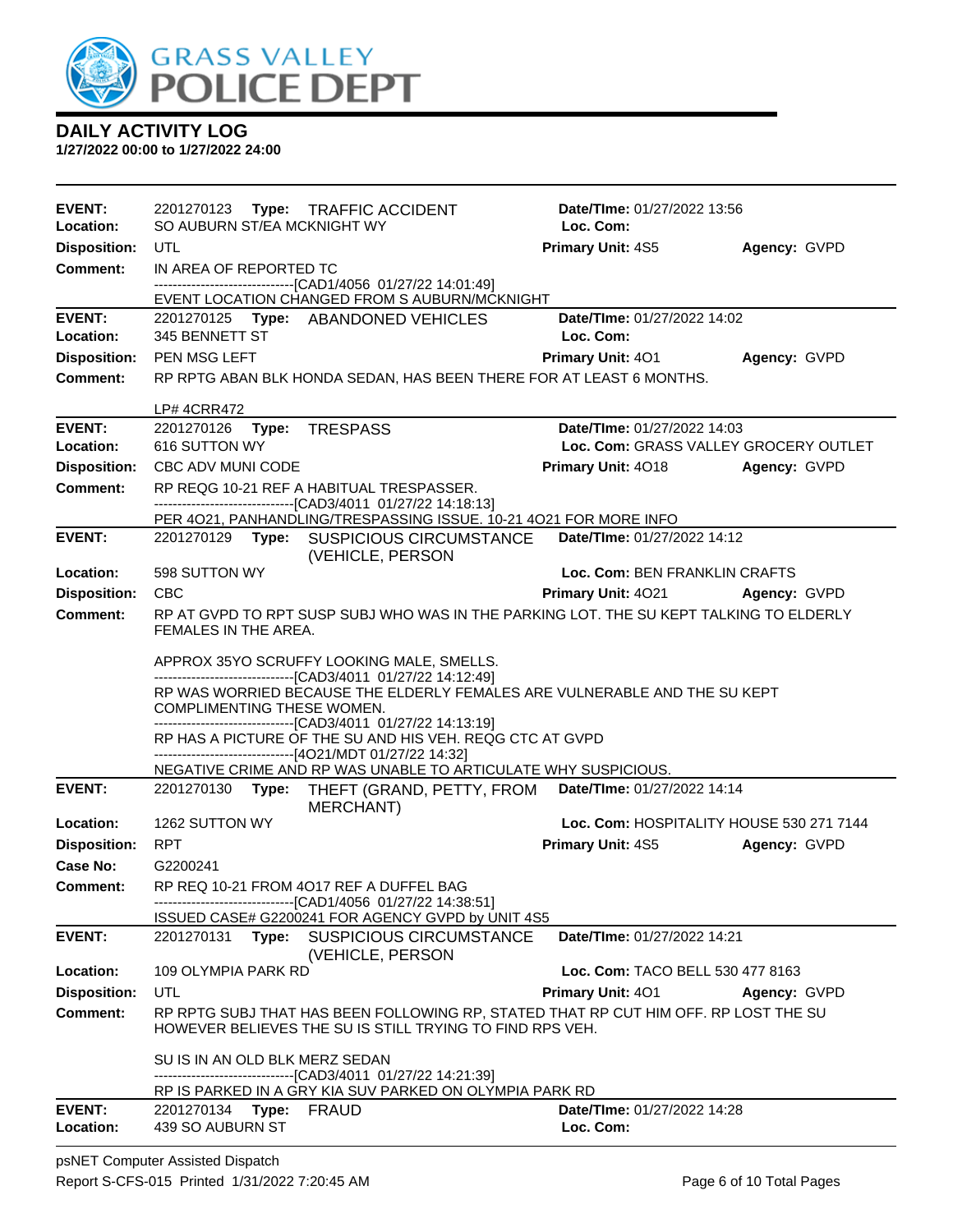

**1/27/2022 00:00 to 1/27/2022 24:00**

| <b>Disposition:</b>     | <b>CBC</b>                                                                                                                                                                                                                                                                                     |                                                                                                                                                                                                                                           |                                                                                                            | Primary Unit: 4021                                  | Agency: GVPD |  |
|-------------------------|------------------------------------------------------------------------------------------------------------------------------------------------------------------------------------------------------------------------------------------------------------------------------------------------|-------------------------------------------------------------------------------------------------------------------------------------------------------------------------------------------------------------------------------------------|------------------------------------------------------------------------------------------------------------|-----------------------------------------------------|--------------|--|
| <b>Comment:</b>         | RP REQG 10-21 REF CYBER CRIME, MONEY LOST<br>--------------------------[4O21/MDT 01/27/22 14:46]                                                                                                                                                                                               |                                                                                                                                                                                                                                           |                                                                                                            |                                                     |              |  |
|                         | RP ADVISED SHE GAVE INFORMATION TO PHONE SCAMMERS AND WAS SCAMMED MONEY. ADVISED TO<br>REPORT TO FBI FOR CYBER CRIMES.                                                                                                                                                                         |                                                                                                                                                                                                                                           |                                                                                                            |                                                     |              |  |
| <b>EVENT:</b>           |                                                                                                                                                                                                                                                                                                |                                                                                                                                                                                                                                           | 2201270135 Type: TRESPASS                                                                                  | Date/TIme: 01/27/2022 14:30                         |              |  |
| Location:               | 360 SUTTON WY # 25                                                                                                                                                                                                                                                                             |                                                                                                                                                                                                                                           |                                                                                                            | Loc. Com: NEVADA WOODS APARTMENTS                   |              |  |
| <b>Disposition:</b>     | UTL                                                                                                                                                                                                                                                                                            |                                                                                                                                                                                                                                           |                                                                                                            | Primary Unit: 4018                                  | Agency: GVPD |  |
| <b>Comment:</b>         | 911 MALE SUBJ ON THE PROPERTY THREATENED RP BECAUSE SHE ASKED HIM TO LEAVE                                                                                                                                                                                                                     |                                                                                                                                                                                                                                           |                                                                                                            |                                                     |              |  |
|                         |                                                                                                                                                                                                                                                                                                |                                                                                                                                                                                                                                           | LSW BLK TRENCH COAT OVERALLS, JEANS, CARRYING BAGS.                                                        |                                                     |              |  |
|                         |                                                                                                                                                                                                                                                                                                |                                                                                                                                                                                                                                           | LAST SEEN BY THE UNION BUILDING                                                                            |                                                     |              |  |
| <b>EVENT:</b>           |                                                                                                                                                                                                                                                                                                |                                                                                                                                                                                                                                           | 2201270138 Type: DISTURBANCE (NOISE,<br>MUSIC, VERBAL, BARKI                                               | Date/TIme: 01/27/2022 14:38                         |              |  |
| Location:               | 932 WE MAIN ST # 50                                                                                                                                                                                                                                                                            |                                                                                                                                                                                                                                           |                                                                                                            | Loc. Com:                                           |              |  |
| <b>Disposition:</b>     | CIT CNR FOR242 AND 594                                                                                                                                                                                                                                                                         |                                                                                                                                                                                                                                           |                                                                                                            | Primary Unit: 4024                                  | Agency: GVPD |  |
| Case No:                | G2200242                                                                                                                                                                                                                                                                                       |                                                                                                                                                                                                                                           |                                                                                                            |                                                     |              |  |
| Comment:                |                                                                                                                                                                                                                                                                                                | 911 REQG SON BE CITED FOR HITTING/ PUNCHING RP BECAUSE SHE TOOK A CORD AWAY FROM HIM. RP<br>JUST CTC'D SONS PROBATION OFFICER WHO ADVISED RP TO HAVE HIM CITED BY GVPD.<br>---------------------------------[CAD1/4056 01/27/22 14:58:53] |                                                                                                            |                                                     |              |  |
|                         |                                                                                                                                                                                                                                                                                                |                                                                                                                                                                                                                                           | ISSUED CASE# G2200242 FOR AGENCY GVPD by UNIT 4O24                                                         |                                                     |              |  |
| <b>EVENT:</b>           |                                                                                                                                                                                                                                                                                                |                                                                                                                                                                                                                                           | 2201270141 Type: ANIMALS (ABUSE, LOOSE,<br>FOUND, INJURED)                                                 | Date/TIme: 01/27/2022 14:45                         |              |  |
| Location:               | SUTTON WY/OLYMPIA PARK RD                                                                                                                                                                                                                                                                      |                                                                                                                                                                                                                                           |                                                                                                            | Loc. Com:                                           |              |  |
| <b>Disposition:</b>     | UTL                                                                                                                                                                                                                                                                                            |                                                                                                                                                                                                                                           |                                                                                                            | Primary Unit: 4018                                  | Agency: GVPD |  |
| Comment:                |                                                                                                                                                                                                                                                                                                |                                                                                                                                                                                                                                           | RP RPT'G MALE W/ BRO TRUCK AND AGGRESSIVE PITBULL. DOG IS CHARGING AT PEOPLE WALKING BY                    |                                                     |              |  |
| <b>EVENT:</b>           | 2201270146                                                                                                                                                                                                                                                                                     |                                                                                                                                                                                                                                           | <b>Type: VEHICLE STOP</b>                                                                                  | Date/TIme: 01/27/2022 15:09                         |              |  |
| Location:               | 49/20 RAMP STATE/SO AUBURN ST                                                                                                                                                                                                                                                                  |                                                                                                                                                                                                                                           |                                                                                                            | Loc. Com: SB                                        |              |  |
| <b>Disposition:</b>     | <b>CIT</b>                                                                                                                                                                                                                                                                                     |                                                                                                                                                                                                                                           |                                                                                                            | Primary Unit: 4S1                                   | Agency: GVPD |  |
| <b>Comment:</b>         |                                                                                                                                                                                                                                                                                                |                                                                                                                                                                                                                                           | BLK HONDA 23103 JUST PRIOR TO EMPIRE                                                                       |                                                     |              |  |
|                         |                                                                                                                                                                                                                                                                                                |                                                                                                                                                                                                                                           | -------------------------------[CAD1/4056 01/27/22 15:09:47]<br>EVENT LOCATION CHANGED FROM SB 49/S AUBURN |                                                     |              |  |
| <b>EVENT:</b>           |                                                                                                                                                                                                                                                                                                |                                                                                                                                                                                                                                           | 2201270153 Type: SUSPICIOUS CIRCUMSTANCE<br>(VEHICLE, PERSON                                               | Date/TIme: 01/27/2022 15:43                         |              |  |
| Location:               | 275 DORSEY DR #3                                                                                                                                                                                                                                                                               |                                                                                                                                                                                                                                           |                                                                                                            | Loc. Com: GRASS VALLEY TERRACE<br><b>APARTMENTS</b> |              |  |
| <b>Disposition: RPT</b> |                                                                                                                                                                                                                                                                                                |                                                                                                                                                                                                                                           |                                                                                                            | <b>Primary Unit: 401</b>                            | Agency: GVPD |  |
| Case No:                | G2200243                                                                                                                                                                                                                                                                                       |                                                                                                                                                                                                                                           |                                                                                                            |                                                     |              |  |
| Comment:                | 911 RPT'G SHE CAME HOME TO FIND HER VEHS DOOR OPEN AND REGISTRATION IS MISSING<br>BLK GMC PK W/ WHI CAMPER<br>SU IS KNOWN AND HAS A SET OF KEYS HE IS REFUSING TO RETURN TO RP<br>--------------------------[CAD1/4056_01/27/22 16:06:26]<br>ISSUED CASE# G2200243 FOR AGENCY GVPD by UNIT 4O1 |                                                                                                                                                                                                                                           |                                                                                                            |                                                     |              |  |
| <b>EVENT:</b>           |                                                                                                                                                                                                                                                                                                |                                                                                                                                                                                                                                           | 2201270155 Type: ANIMALS (ABUSE, LOOSE,                                                                    | Date/TIme: 01/27/2022 15:44                         |              |  |
| Location:               |                                                                                                                                                                                                                                                                                                |                                                                                                                                                                                                                                           | FOUND, INJURED)<br>49/20 RAMP STATE/BRUNSWICK RD                                                           | Loc. Com: NB                                        |              |  |
| <b>Disposition:</b>     |                                                                                                                                                                                                                                                                                                |                                                                                                                                                                                                                                           | UTL UTL DORSEY TO GOLD FLAT NB AND SB                                                                      | <b>Primary Unit: 4K6</b>                            | Agency: GVPD |  |
| <b>Comment:</b>         |                                                                                                                                                                                                                                                                                                |                                                                                                                                                                                                                                           | RP RPTG DACHSHUND RUNNING ON THE SIDE OF THE HIGHWAY                                                       |                                                     |              |  |
|                         |                                                                                                                                                                                                                                                                                                |                                                                                                                                                                                                                                           | -----------------------[CAD3/4011_01/27/22 15:46:19]                                                       |                                                     |              |  |
|                         | CHP LOG #822                                                                                                                                                                                                                                                                                   |                                                                                                                                                                                                                                           | -------------------------------[CAD1/4056 01/27/22 15:47:23]                                               |                                                     |              |  |
|                         | <b>VOICED</b>                                                                                                                                                                                                                                                                                  |                                                                                                                                                                                                                                           |                                                                                                            |                                                     |              |  |

psNET Computer Assisted Dispatch Report S-CFS-015 Printed 1/31/2022 7:20:45 AM Page 7 of 10 Total Pages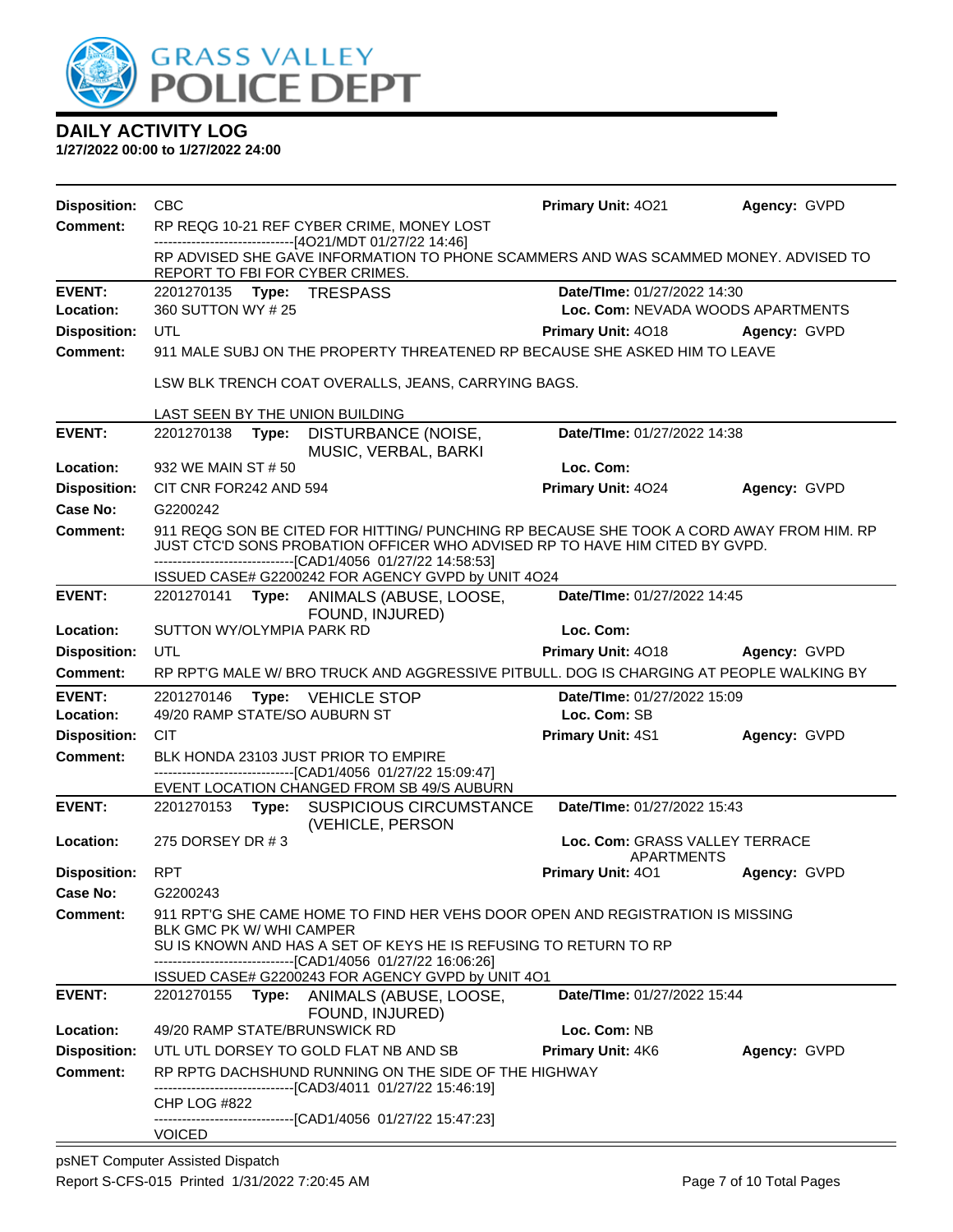

**1/27/2022 00:00 to 1/27/2022 24:00**

| <b>EVENT:</b>              | 2201270159                          | Type:                                                    | ANIMALS (ABUSE, LOOSE,                                                                                                                                                                                                                    | Date/TIme: 01/27/2022 15:58              |                                          |  |
|----------------------------|-------------------------------------|----------------------------------------------------------|-------------------------------------------------------------------------------------------------------------------------------------------------------------------------------------------------------------------------------------------|------------------------------------------|------------------------------------------|--|
| Location:                  |                                     |                                                          | FOUND, INJURED)<br>BRUNSWICK RD/IDAHO MARYLAND RD                                                                                                                                                                                         | Loc. Com:                                |                                          |  |
| <b>Disposition:</b>        | UTL                                 |                                                          |                                                                                                                                                                                                                                           | Primary Unit: 4S5                        | Agency: GVPD                             |  |
| <b>Comment:</b>            |                                     | RP RPT'G DOG RUNNING AROUND THE AREA<br>POSS A SHIBA INU |                                                                                                                                                                                                                                           |                                          |                                          |  |
| <b>EVENT:</b>              | 2201270164                          | Type:                                                    | THEFT (GRAND, PETTY, FROM<br>MERCHANT)                                                                                                                                                                                                    | Date/TIme: 01/27/2022 16:10              |                                          |  |
| Location:                  | 115 UNION JACK ST                   |                                                          |                                                                                                                                                                                                                                           | Loc. Com:                                |                                          |  |
| <b>Disposition:</b>        | <b>RPT</b>                          |                                                          |                                                                                                                                                                                                                                           | Primary Unit: 4024                       | Agency: GVPD                             |  |
| Case No:                   | G2200244                            |                                                          |                                                                                                                                                                                                                                           |                                          |                                          |  |
| Comment:                   | LOBBY CTC FOR RPT OF THEFT          |                                                          |                                                                                                                                                                                                                                           |                                          |                                          |  |
|                            |                                     |                                                          | --------------------------------[CAD1/4056 01/27/22 16:37:38]<br>ISSUED CASE# G2200244 FOR AGENCY GVPD by UNIT 4O24                                                                                                                       |                                          |                                          |  |
| <b>EVENT:</b>              |                                     |                                                          | 2201270165    Type: 911    UNKNOWN<br>(HANGUPS, ABAN'S)                                                                                                                                                                                   | Date/TIme: 01/27/2022 16:23              |                                          |  |
| Location:                  |                                     |                                                          | LAT: 39.21920100 LONG: -121.052352                                                                                                                                                                                                        | Loc. Com:                                |                                          |  |
| <b>Disposition:</b>        | <b>HBD</b>                          |                                                          |                                                                                                                                                                                                                                           | <b>Primary Unit:</b>                     | Agency: GVPD                             |  |
| <b>Comment:</b>            | ***** EVENT CLOSED BY CAD1          |                                                          | 911 OPEN LINE NOTHING HEARD/UNABLE TO LEAVE MSG ON CALLBACK                                                                                                                                                                               |                                          |                                          |  |
| <b>EVENT:</b>              | 2201270168                          | Type:                                                    | THREATS                                                                                                                                                                                                                                   | Date/TIme: 01/27/2022 16:35              |                                          |  |
| Location:                  | 212 SO CHURCH ST                    |                                                          |                                                                                                                                                                                                                                           | Loc. Com:                                |                                          |  |
| <b>Disposition:</b>        | <b>CBC</b>                          |                                                          |                                                                                                                                                                                                                                           | Primary Unit: 4K6                        | Agency: GVPD                             |  |
| <b>Comment:</b>            |                                     |                                                          | RP AT GVPD TO FILE THREAT RPT<br>------------------------------[4K6/MDT 01/27/22 16:50]                                                                                                                                                   |                                          |                                          |  |
|                            |                                     |                                                          | CTC MADE W/ RP WHO ADIVSED THAT HIS EX, WHO IS IN THE PROCESS OF MOVING OUT, HAS<br>THREATENED TO HAVE A FAMILY MEMBER ASSAULT HIM. RP REQ LOG ENTRY IN CASE SOMETHING<br>HAPPENS. RP DOES NOT BELIEVE THREATS ARE CREDIBLE AT THIS TIME. |                                          |                                          |  |
|                            | <b>CBC</b>                          |                                                          |                                                                                                                                                                                                                                           |                                          |                                          |  |
| <b>EVENT:</b>              | 2201270169                          | Type:                                                    | DISTURBANCE (NOISE,<br>MUSIC, VERBAL, BARKI                                                                                                                                                                                               | Date/TIme: 01/27/2022 16:42              |                                          |  |
| Location:                  | 225 S AUBURN ST                     |                                                          |                                                                                                                                                                                                                                           | <b>CHARTER</b>                           | Loc. Com: HENNESSY SCHOOL / GRASS VALLEY |  |
| <b>Disposition:</b>        | CBC JUST JS MESSING AROUND          |                                                          |                                                                                                                                                                                                                                           | Primary Unit: 4018                       | Agency: GVPD                             |  |
| <b>Comment:</b>            |                                     |                                                          | LARGE GROUP OF TEENAGERS FIGHTING ON THE BLACKTOP AREA NEAR THE PLAYGROUND<br>-------------------[CAD3/4011_01/27/22 16:43:16]                                                                                                            |                                          |                                          |  |
|                            |                                     |                                                          | TWO GIRLS FIGHTING, APPROX 20 JUVS CIRCLING AND VIDEO TAPING IT                                                                                                                                                                           |                                          |                                          |  |
| <b>EVENT:</b>              |                                     |                                                          | 2201270176 Type: ORDINANCES<br>(COUNTY/MUNICIPAL)                                                                                                                                                                                         | Date/TIme: 01/27/2022 17:16              |                                          |  |
| Location:                  | MILL ST/NEAL ST                     |                                                          |                                                                                                                                                                                                                                           | Loc. Com:                                |                                          |  |
| <b>Disposition:</b>        | <b>CBC</b>                          |                                                          |                                                                                                                                                                                                                                           | Primary Unit: 401                        | Agency: GVPD                             |  |
| <b>Comment:</b>            |                                     |                                                          | RP RPTG 4-5 SKATEBOARDERS IN FRONT OF THE THEATER.                                                                                                                                                                                        |                                          |                                          |  |
| <b>EVENT:</b><br>Location: | 2201270178<br>115 UNION JACK ST #72 |                                                          | Type: FOLLOWUP                                                                                                                                                                                                                            | Date/TIme: 01/27/2022 17:31<br>Loc. Com: |                                          |  |
| <b>Disposition:</b>        | CBC                                 |                                                          |                                                                                                                                                                                                                                           | <b>Primary Unit: 4K6</b>                 | Agency: GVPD                             |  |
| <b>Comment:</b>            |                                     |                                                          | RP FORGOT TO ADD THAT HER BLACK LEATHER WALLET W/HER I.D. INSIDE WAS ALSO STOLEN.                                                                                                                                                         |                                          |                                          |  |
|                            | REF CASE # G2200244                 |                                                          | ---------[CAD3/4011_01/27/22 17:32:28]<br>EVENT LOCATION CHANGED FROM 115 UNION JACK ST GV                                                                                                                                                |                                          |                                          |  |
| <b>EVENT:</b>              | 2201270180 Type: FIRE               |                                                          |                                                                                                                                                                                                                                           | Date/TIme: 01/27/2022 17:36              |                                          |  |
|                            |                                     |                                                          |                                                                                                                                                                                                                                           |                                          |                                          |  |

psNET Computer Assisted Dispatch Report S-CFS-015 Printed 1/31/2022 7:20:45 AM Page 8 of 10 Total Pages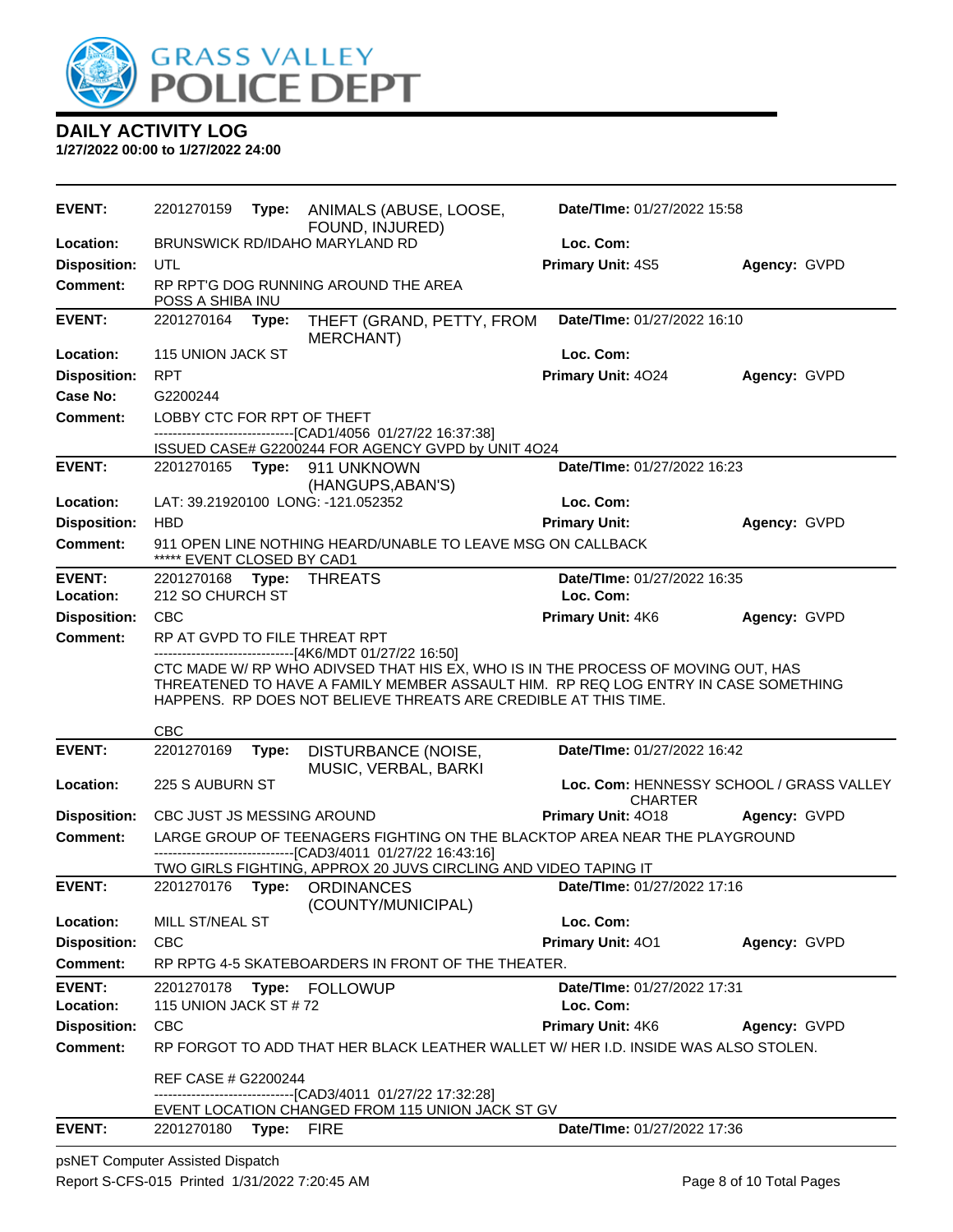

#### **1/27/2022 00:00 to 1/27/2022 24:00**

| Location:           | NEVADA CITY HY/HUBBARD RD    |                                                                                                                                                                                                                                                                         | Loc. Com:                   |                                        |
|---------------------|------------------------------|-------------------------------------------------------------------------------------------------------------------------------------------------------------------------------------------------------------------------------------------------------------------------|-----------------------------|----------------------------------------|
| <b>Disposition:</b> | HBD BURN PILE PER CALFIRE    |                                                                                                                                                                                                                                                                         | <b>Primary Unit:</b>        | Agency: GVPD                           |
| <b>Comment:</b>     |                              | 911 RPT'G POSS FIRE ON SIDE OF ROAD/XFER TO CALFIRE<br>***** EVENT CLOSED BY CAD1 WITH COMMENT-BURN PILE PER CALFIRE                                                                                                                                                    |                             |                                        |
| <b>EVENT:</b>       |                              | 2201270182 Type: SUSPICIOUS CIRCUMSTANCE<br>(VEHICLE, PERSON                                                                                                                                                                                                            | Date/TIme: 01/27/2022 17:50 |                                        |
| Location:           | CENTRAL AV/COLFAX AV         |                                                                                                                                                                                                                                                                         | Loc. Com:                   |                                        |
| <b>Disposition:</b> | <b>CBC</b>                   |                                                                                                                                                                                                                                                                         | Primary Unit: 4018          | Agency: GVPD                           |
| <b>Comment:</b>     |                              | 911 CHP TRF// SEVERAL SUBJS IN THE AREA WATCHED RP WALK BY AS IF THEY ARE UP TO SOMETHING.                                                                                                                                                                              |                             |                                        |
|                     | <b>OUTSIDE OF A BLK SUV.</b> | ONE SUBJ CAME OUT OF A PORT-O-POTTY, TWO CAME OUT OF A WHI VAN, AND ONE WAS STANDING                                                                                                                                                                                    |                             |                                        |
|                     |                              | A YOUNGER MALE INVOLVED WENT INSIDE THE PURPLE HOUSE ON CENTRAL AV, OLDER MALE STAYED<br>OUTSIDE. RP IS CONCERNED OF A POSS 459                                                                                                                                         |                             |                                        |
| <b>EVENT:</b>       | 2201270188                   | Type:<br><b>ORDINANCES</b><br>(COUNTY/MUNICIPAL)                                                                                                                                                                                                                        | Date/TIme: 01/27/2022 18:08 |                                        |
| Location:           | 867 SUTTON WY                |                                                                                                                                                                                                                                                                         | Loc. Com: SAFEWAY           |                                        |
| <b>Disposition:</b> | CBC 98T                      |                                                                                                                                                                                                                                                                         | <b>Primary Unit: 4K6</b>    | Agency: GVPD                           |
| <b>Comment:</b>     |                              | WMA W/ CARBOARD SIGN, PANHANDLING. SAME ONE THAT IS ALWAYS AT GROCERY OUTLET                                                                                                                                                                                            |                             |                                        |
|                     | <b>BROWN CLOTHING</b>        |                                                                                                                                                                                                                                                                         |                             |                                        |
|                     |                              | ------------------------------[4K6/MDT 01/27/22 18:37]                                                                                                                                                                                                                  |                             |                                        |
|                     |                              | CTC MADE W/ SUBJ WHO WAS HOLING A SIGN THAT STATES HE IS LOIKING FOR WORK. SUBJ<br>ADMONISHED FOR GVMC PANHANDLING LAWS AND IS MOVING ALONG.                                                                                                                            |                             |                                        |
|                     | <b>CBC</b>                   |                                                                                                                                                                                                                                                                         |                             |                                        |
| <b>EVENT:</b>       | 2201270190                   | Type: PROPERTY LOST OR FOUND                                                                                                                                                                                                                                            | Date/TIme: 01/27/2022 18:38 |                                        |
| Location:           | <b>IDAHO MARYLAND</b>        |                                                                                                                                                                                                                                                                         | Loc. Com:                   |                                        |
| <b>Disposition:</b> | <b>RPT</b>                   |                                                                                                                                                                                                                                                                         | Primary Unit: 4024          | Agency: GVPD                           |
| <b>Case No:</b>     | G2200245                     |                                                                                                                                                                                                                                                                         |                             |                                        |
| <b>Comment:</b>     | <b>FOUND PROPERTY</b>        | -------------------------------[CAD1/4056_01/27/22 18:38:39]                                                                                                                                                                                                            |                             |                                        |
|                     |                              | ISSUED CASE# G2200245 FOR AGENCY GVPD by UNIT 4O24                                                                                                                                                                                                                      |                             |                                        |
| <b>EVENT:</b>       |                              | 2201270200 Type: VEHICLE STOP                                                                                                                                                                                                                                           | Date/TIme: 01/27/2022 19:49 |                                        |
| Location:           | RITE AID/ SUTTON WY          |                                                                                                                                                                                                                                                                         | Loc. Com:                   |                                        |
| <b>Disposition:</b> |                              | CBC LOG UNLESS THE PROP OWNER CALLS                                                                                                                                                                                                                                     | <b>Primary Unit: 4011</b>   | Agency: GVPD                           |
| <b>Comment:</b>     | License: 8VC854              |                                                                                                                                                                                                                                                                         |                             |                                        |
| <b>EVENT:</b>       |                              | 2201270201 Type: ORDINANCES<br>(COUNTY/MUNICIPAL)                                                                                                                                                                                                                       | Date/TIme: 01/27/2022 19:50 |                                        |
| Location:           | 867 SUTTON WY                |                                                                                                                                                                                                                                                                         | SIDE                        | Loc. Com: SAFEWAY CLOSER TO SLEEP SHOP |
| <b>Disposition:</b> | HBD LOG PER 4020             |                                                                                                                                                                                                                                                                         | <b>Primary Unit:</b>        | Agency: GVPD                           |
| <b>Comment:</b>     |                              | RP RPTG LARGE CAMP WITH LOTS OF GARBAGE                                                                                                                                                                                                                                 |                             |                                        |
| <b>EVENT:</b>       | 2201270203<br>Type:          | EVENT CLOSED BY CAD1 WITH COMMENT-LOG PER 4020<br>TRAFFIC (DUI, PARKING,                                                                                                                                                                                                | Date/TIme: 01/27/2022 19:54 |                                        |
| Location:           | 407 CHAPEL ST                | SPEED, HAZ                                                                                                                                                                                                                                                              | Loc. Com:                   |                                        |
| <b>Disposition:</b> | UTL                          |                                                                                                                                                                                                                                                                         | Primary Unit: 4011          | Agency: GVPD                           |
| <b>Comment:</b>     | UNFAMILLIAR CARS IN AREA.    | RP REPORTING 23103 RED OLDER SEDAN SEDAN HIGH RATE OF SPEED, DRIVING IN WRONG SIDE OF<br>ROAD, BLARING HORN. RP STATES HAS BEEN GOING UP AND DOWN SEVERAL ROADS IN AREA, LAST SEEN<br>5 MINS AGO PASSING LISTED HEADED TWD TOWN. RP REQ EXTRA PATROLS, HAS SEEN SEVERAL |                             |                                        |

psNET Computer Assisted Dispatch Report S-CFS-015 Printed 1/31/2022 7:20:45 AM Page 9 of 10 Total Pages